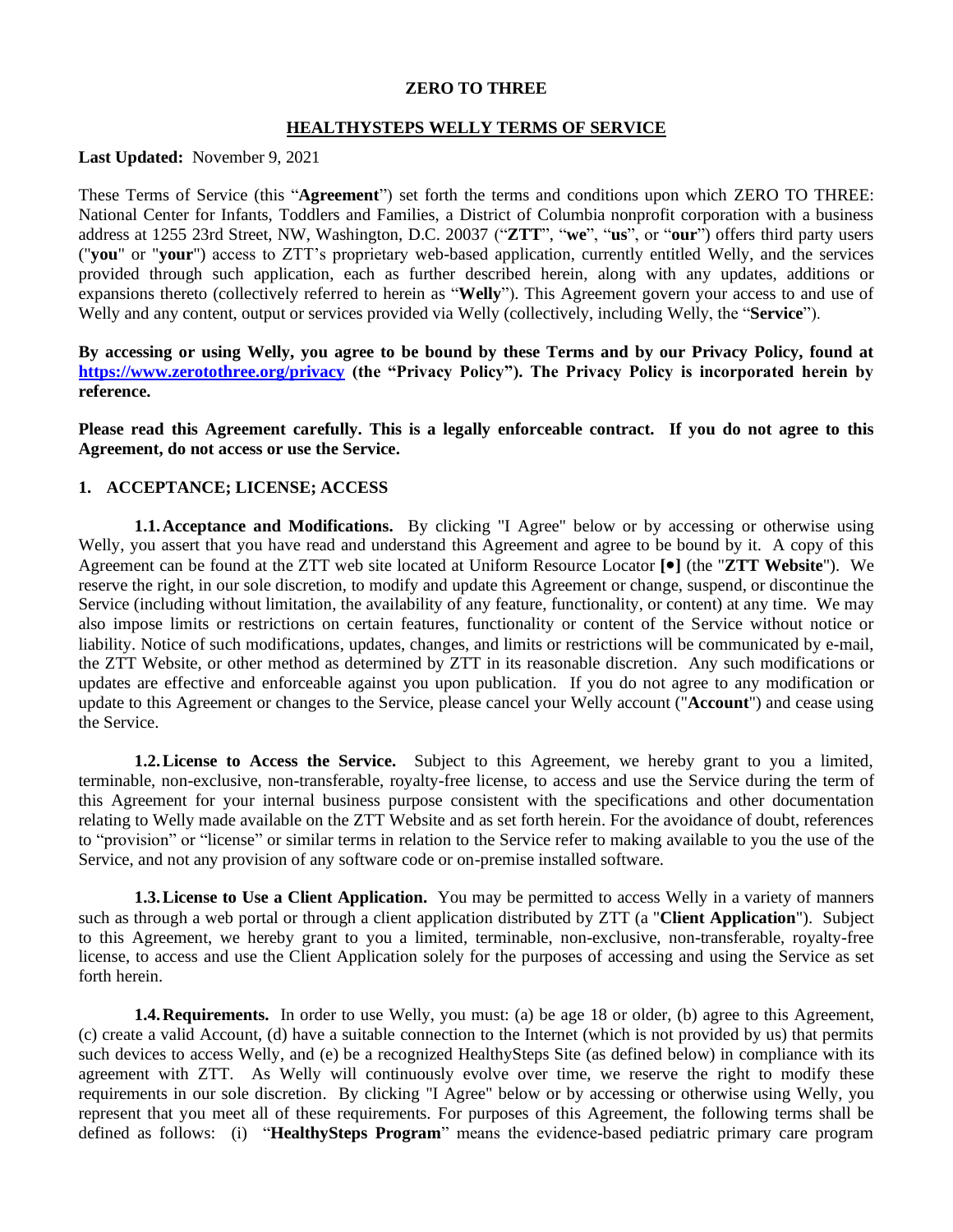committed to healthy early childhood development and effective parenting developed and owned by ZTT, and (ii) "**HealthySteps Site**" means a pediatric medical practice that has entered into an agreement with ZTT or one of its Affiliates, partners, or licensees to operate the HealthySteps Program to implement team-based, family-centered, developmentally-focused pediatric primary care for children from birth to age three (3) years and their families, in compliance with ZTT's requirements.

# **2. ACCOUNTS AND SECURITY**

**2.1. Account.** To use the Service, you must create an Account by completing the registration process. You will be guided through the registration process when you access Welly through the ZTT Website. You must provide us with current, complete and accurate information (including your email address) as prompted by the applicable registration form. You hereby represent that all information that you submit during the registration process is true and accurate.

**2.2.Account Security.** You are responsible for maintaining the confidentiality of your Account username and password. You agree to notify us immediately of any unauthorized use or theft of your Account or any other breach of security (and to provide properly documented evidence as reasonably requested by us). As the Account holder, you are responsible for any and all actions taken by any person who accesses your Account.

**2.3.Suspension of Access**. ZTT may in its discretion suspend your access to, or reasonably restrict any use of, the Service temporarily, in whole or in part, if, and so long as, in ZTT's reasonable judgment, there is a security risk that may interfere with the proper continued provision of the Service or you are using the Service other than as expressly permitted under this Agreement, or you are or may be engaged in illegal activity. ZTT will use commercially reasonable efforts under the circumstances to provide you with notice and an opportunity to remedy such violation or threat.

# **2.4.Termination of Accounts**

<span id="page-1-0"></span>(a) **Termination by Us.** You expressly acknowledge and agree that the Service is provided by us solely upon the terms and conditions in this Agreement. We may terminate your Account or the Service at any time. In the event that you breach the terms and conditions of this Agreement, ZTT may terminate your Account or otherwise suspend or terminate your access to the Service.

(b) **Cancellation by You.** You have the right to cancel your Account at any time. You can cancel your Account by following the procedures made available through the Service or notifying ZTT.

(c) **Effect of Account Termination or Cancellation.** In the event that your Account is terminated, suspended or canceled, you will no longer have access to your Account or to the Service. In such event, this Agreement and the licenses granted under this Agreement shall automatically terminate. Sections [2.4,](#page-1-0) [3,](#page-1-1) [4,](#page-2-0) [5,](#page-3-0) [6,](#page-4-0) [7](#page-4-1) and [8](#page-5-0) of this Agreement shall survive the termination or cancellation of any Accounts for any reason.

# <span id="page-1-1"></span>**3. INTELLECTUAL PROPERTY RIGHTS**

**3.1.Ownership of the Service.** Welly, any Client Applications and all other components of the Service are copyrighted works or otherwise protected works owned or licensed by us. All right, title and interest, including all copyrights, in and to such items (including but not limited to any images, photographs, animations, video, audio, music, text, formulas and functionality), any accompanying printed materials, and any copies of all or any portion of the source code contained in Welly, any Client Applications and all other components of the Service, are owned by us. All rights not expressly granted to you through this Agreement are reserved by us.

**3.2. User Content**. You may be permitted to upload files, documents or other content via Welly in various forms (collectively, "**User Content**"). By providing any User Content, you agree that it will not: (a) infringe any copyright, trademark, patent, trade secret, or other proprietary right of any party; (b) be profane, obscene, indecent or violate any law or regulation; (c) defame, abuse, harass, threaten or otherwise violate the legal rights (such as rights of privacy and publicity) of others; or (d) be an electronic original of any document. Further, you hereby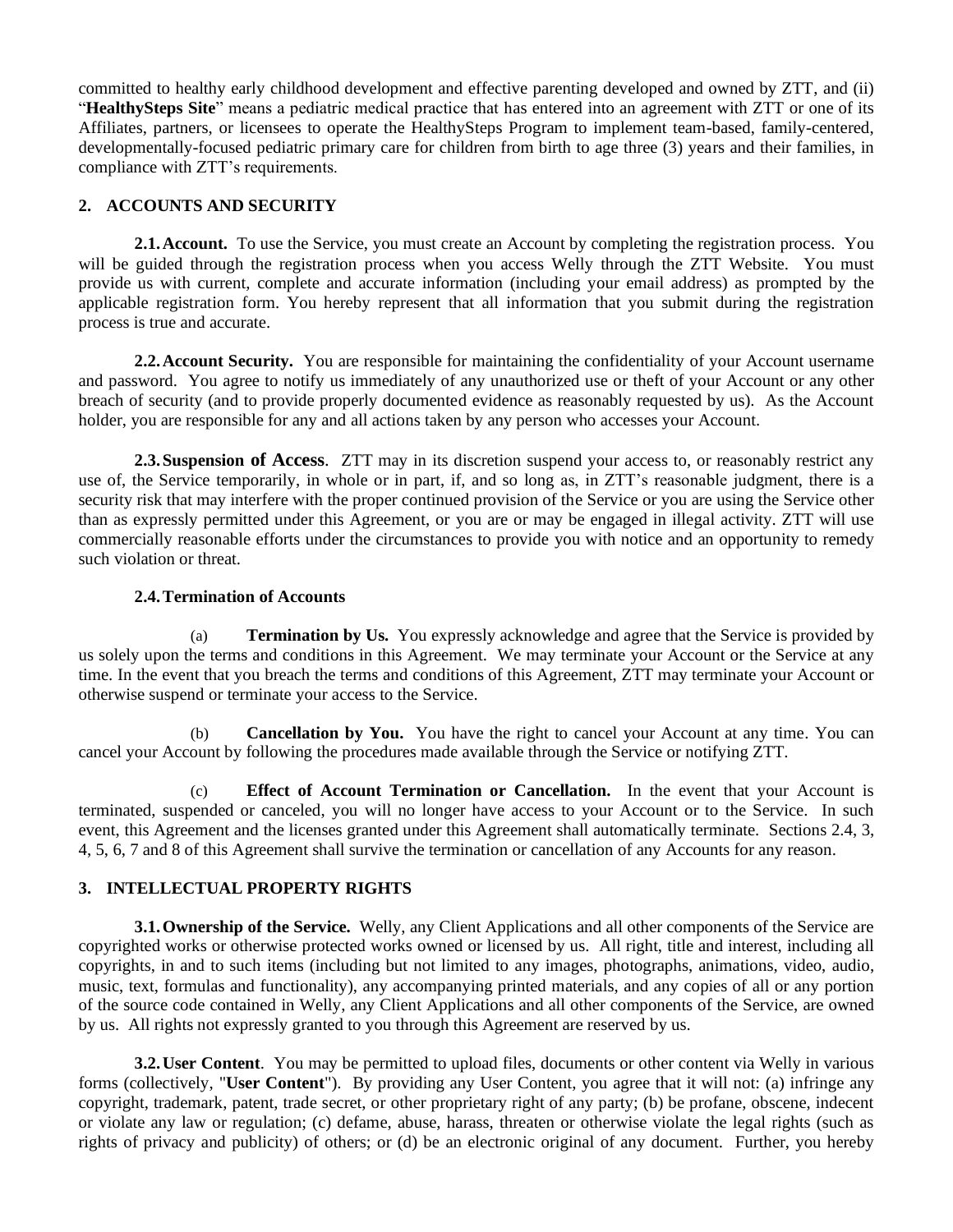represent and warrant that you have all rights, title, authority, licenses and consents necessary to provide to ZTT all User Content that you provide to ZTT in connection with the Service and to authorize ZTT to access, process and use such User Content as contemplated by this Agreement. You must not upload or otherwise provide ZTT access to any User Content without first obtaining sufficient rights to do so. You agree that you will maintain a copy of all User Content outside of Welly.

**3.3.License to User Content**. You hereby grant to ZTT a fully-paid up, nonexclusive, irrevocable, transferrable, worldwide license to process, reproduce, store, display, translate, make available and otherwise use User Content during the term of this Agreement solely as reasonably necessary in connection with the provision of the Service to you and performance of ZTT's other obligations in accordance with the terms of this Agreement, in each case subject to the Privacy Policy and BAA, as applicable. To the extent that ZTT has access to your User Content, ZTT will treat such User Content as confidential in accordance with the requirements of this Agreement and the BAA (as defined below), if applicable. Further, you acknowledge and agree that, subject to the Privacy Policy and BAA, as applicable, ZTT may collect usage data and other technical or operational data relating to access and use of the Services and use such data during the term and after any expiration or termination of this Agreement for purposes of marketing, developing, maintaining, improving, offering and delivering ZTT's current and future products and services as they may be provided to you or other customers of ZTT; provided, however, that all such data will be aggregated, de-identified and anonymized in a manner that does not designate or identify you or any of your authorized users as the source of such data and shall in no event include any Protected Health Information (as such term is defined in in 45 C.F.R. § 160.103) ("**Protected Health Information**" or "**PHI**") or individually identifiable health information subject to regulation under state medical privacy laws (**"Medical Information"**).

**3.4.Feedback**. You are encouraged to provide feedback to us regarding the Service, including but not limited to usability, bug reports and functionality (collectively "**Feedback**"). It is expressly agreed that all rights, title and interest, including all copyrights, to all Feedback is owned by us. You hereby assign and convey to us any rights and interests in any such Feedback you may have, create or provide during the term of this Agreement. To the extent that such assignment is held to be invalid or unenforceable, you hereby grant to us a perpetual, exclusive, transferable, royalty-free license to use any Feedback.

### <span id="page-2-0"></span>**4. RESTRICTIONS AND CONDITIONS OF USE**

**4.1.No Violation of Laws.** You may not, whether intentionally or unintentionally, violate any applicable local, state, national or international law or regulation in connection with your use of the Service, including, without limitation, making available any material or information that infringes any copyright, trademark, patent, trade secret, or other right of any party (including rights of privacy or publicity).

**4.2.Business Associate Agreement.** As a prerequisite for the provision and use of the Services, the Parties acknowledge and agree that they shall, prior to or concurrently with entering into this Agreement, enter into a Business Associate Agreement ("**BAA**"), which is hereby incorporated by reference. In the event of any conflict among the terms of the BAA and any other terms in this Agreement, the terms and conditions that are more protective of the personal data shall govern to the extent of that conflict. Notwithstanding any provision to the contrary, the BAA shall have legal superiority and control over any conflicting or limiting provision of any contract or agreement between the Parties, whether entered into before, simultaneous, or after the BAA.

**4.3. No Service Attacks.** You may not institute, assist, or become involved in any type of attack, including without limitation denial of service attacks, upon the Service or otherwise attempt to disrupt the Service or any other person's use of the Service. Any such attempt is a violation of criminal and civil laws. In the event that you make or assist in such an attempt, we reserve the right to seek damages or criminal prosecution to the maximum extent permitted by law.

**4.4.No Unauthorized Access.** You may not attempt to gain unauthorized access to the Service, or others' Accounts or User Content, whether through hacking, password mining, false key creation, or any other means.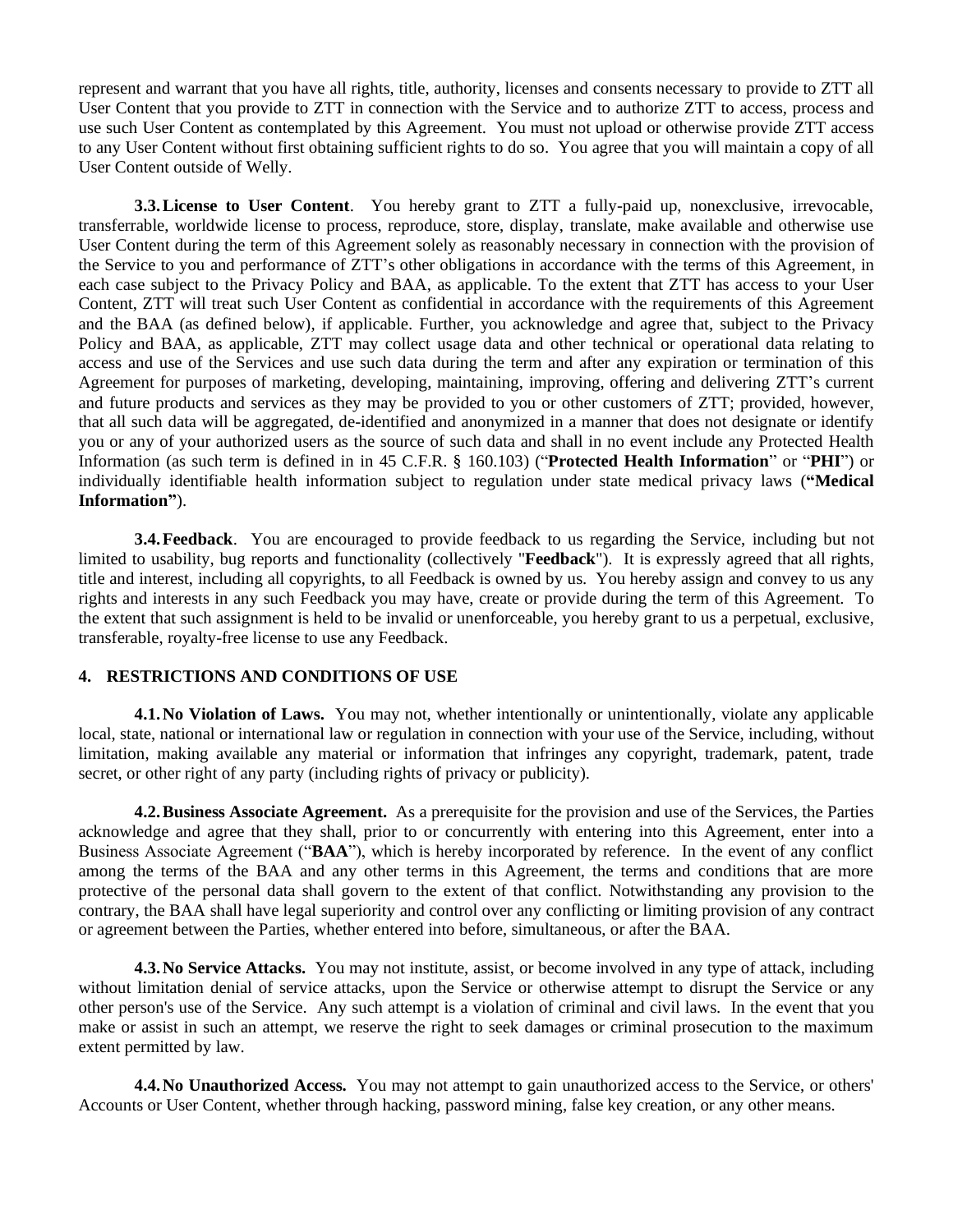**4.5. No Reverse Engineering.** You may not obtain or attempt to mine any information from Welly, any Client Applications or any other components of the Service through any means not intentionally made available by us through Welly. You may not reverse engineer, decompile or disassemble Welly, any Client Applications or any other components of the Service or other software.

**4.6.No Emulators.** Only we may host the Service. You may not establish an emulated Welly environment, regardless of the method used to do so. Such prohibited methods may include, but are not limited to, protocol emulation, reverse engineering, modifying the Client Application, adding components to the Client Application, or using any utility program to host the Service in any manner.

**4.7.Proprietary Notices**. You may not remove, modify or obscure any copyright, patent, trademark or other proprietary or restrictive notice or legend contained or included in the user interfaces of Welly, any Client Applications and all other components of the Service, and you shall reproduce and copy all such notices and legends on all copies of the output from the Service that are permitted to be made hereunder.

**4.8.Federal Government End Use Provisions**. ZTT provides the Service for ultimate federal government end use solely in accordance with the following: Government technical data and software rights related to the Service include only those rights customarily provided to the public as defined in this Agreement. This customary commercial license is provided in accordance with FAR 12.211 (Technical Data) and FAR 12.212 (Software) and, for Department of Defense transactions, DFAR 252.227-7015 (Technical Data – Commercial Items) and DFAR 227.7202-3 (Rights in Commercial Computer Software or Computer Software Documentation). If a government agency has a need for rights not granted under these terms, it must negotiate with ZTT to determine if there are acceptable terms for granting those rights, and a mutually acceptable written addendum specifically granting those rights must be included in any applicable agreement.

**4.9.Underlying Hardware.** You acknowledge and agree that you retain sole and exclusive responsibility for any equipment, hardware or other devices used by you in connection with the Service ("**Underlying Hardware**"), and that the Underlying Hardware is solely within your control and ZTT is not responsible for and hereby disclaims all responsibility and liability for the Underlying Hardware or for any loss, damage, injury, malfunction, interruption or claim arising therefrom or related thereto.

# <span id="page-3-0"></span>**5. CONFIDENTIALITY AND NONDISCLOSURE**

<span id="page-3-1"></span>**5.1.Confidential Information**. Each party ("**Receiving Party**") shall safeguard all information (whether in written or oral form) and materials provided by the other party ("**Disclosing Party**") that is marked as confidential or proprietary or that the Receiving Party should reasonably recognize as such due to its contents and/or the circumstances surrounding its disclosure ("**Confidential Information**") as required under this Section [5.](#page-3-0) Without limitation of the foregoing, you acknowledge and agree that the non-public features and functionality of the Service, as well as any information regarding planned modifications or updates thereto or future ZTT products and services constitutes Confidential Information of ZTT. The Receiving Party shall keep and instruct its employees, contractors and agents to keep Confidential Information confidential by using at least the same care and discretion as used with the Receiving Party's own confidential information, but in no case less than a prudent and reasonable standard of care. The Receiving Party shall only disclose Confidential Information to those of its employees, contractors and agents who have a reasonable need to know under this Agreement where such employees, contractors and agents are bound by a written confidentiality agreement or binding company policies with the Receiving Party not materially less protective than the terms of this Agreement and shall not disclose the Confidential Information of the Disclosing Party to any third party except in accordance with the foregoing. Subject to the terms and conditions of this Agreement, the Receiving Party shall be responsible for any breach of this Section by its employees, contractors and agents. The Receiving Party shall not use Confidential Information other than for purposes of performing its obligations or exercising its rights hereunder or as otherwise authorized by the Disclosing Party in writing.

**5.2.Permitted Disclosure**. Except with respect to Protected Health Information and Medical Information, the confidentiality obligations under Section [5.1](#page-3-1) shall not limit disclosure with respect to information that the Receiving Party can document: (a) is or has become readily publicly available without restriction through no fault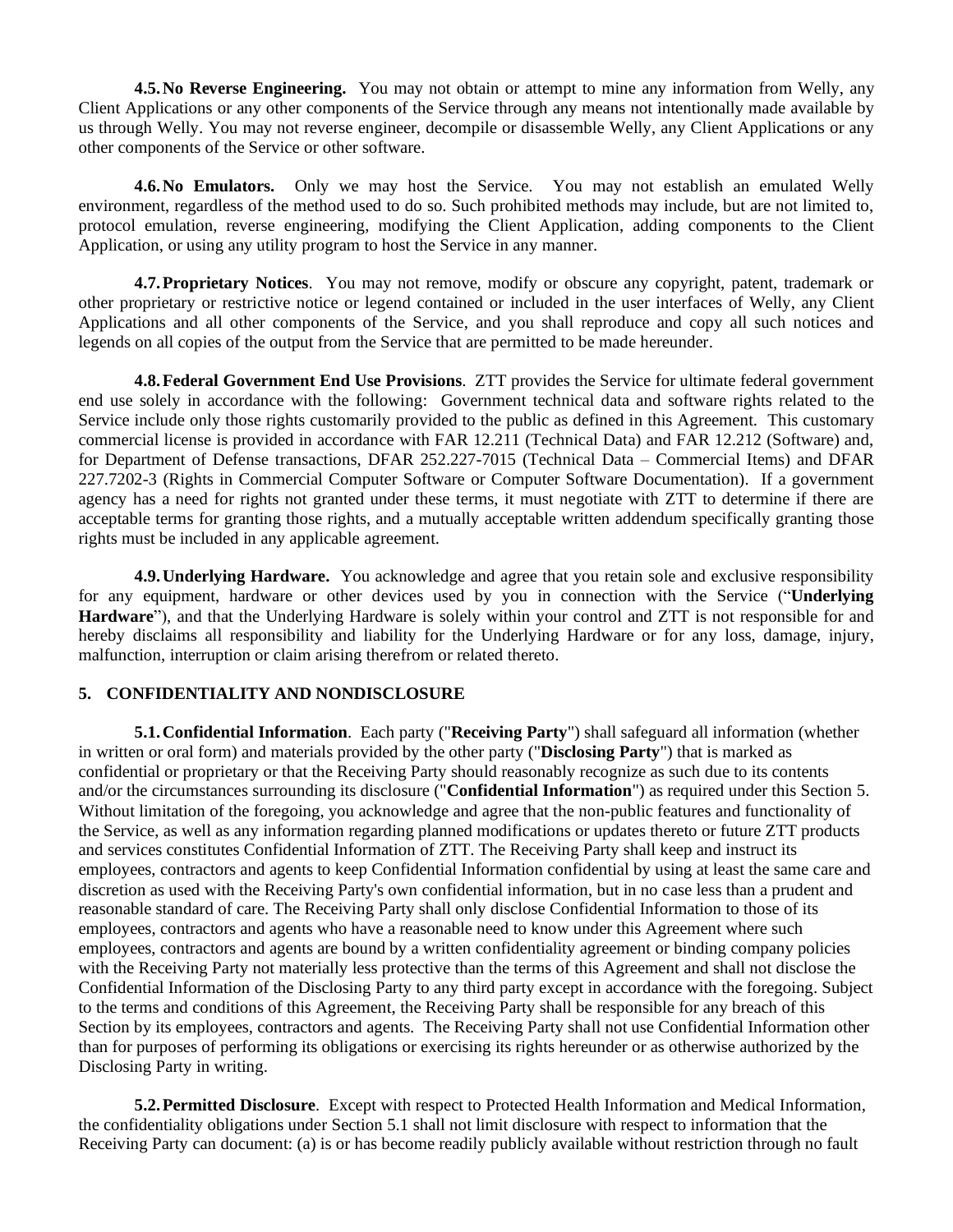of such party or its personnel; (b) is received, without restriction, from a third party lawfully in possession of such information and lawfully empowered to disclose such information; or (c) was rightfully in such party's possession without restriction prior to its disclosure by the other party. Nothing in this Agreement will prohibit the Receiving Party from disclosing Confidential Information of the Disclosing Party if legally required to do so by judicial or governmental order or in a judicial or governmental proceeding ("**Required Disclosure**"); provided that Receiving Party shall, to the extent legally allowed: (i) give Disclosing Party reasonable notice of such Required Disclosure prior to disclosure; (ii) cooperate with Disclosing Party in the event that it elects to contest such disclosure or seek a protective order with respect thereto; and (iii) in any event only disclose the exact Confidential Information, or portion thereof, specifically requested by the Required Disclosure.

# <span id="page-4-0"></span>**6. DISCLAIMERS**

**6.1.Not Medical Advice**. You understand and agree that ZTT does not give medical advice. The Service is designed to allow authorized users to (a) share information and communicate with care providers and other authorized providers to organize a child's health and development records, (b) keep track of appointments with care providers and other authorized providers, (c) organize parenting and other non-healthcare family and child services, and (d) provide helpful content and other information for families relating to the HealthySteps Program. Any information and materials available from ZTT are for informational and educational purposes only and are not intended to constitute professional advice, diagnosis or treatment, or to substitute for the judgment of applicable professionals. The Service is not a substitute for professional medical treatment and developmental services. ZTT partners with HealthySteps Sites to provide the Service but does not recommend or endorse any provider of health care or health-related products, items, or services, and does not recommend or endorse any specific tests, procedures, treatments, opinions, products, or other health related services.

**6.2.Disclaimer of Warranties**. ZTT MAKES NO REPRESENTATIONS OR WARRANTIES TO ANY PERSON OR ENTITY WITH RESPECT TO WELLY, ANY CLIENT APPLICATIONS AND THE OTHER COMPONENTS OF THE SERVICE OR THIS AGREEMENT. FURTHER, ZTT DOES NOT WARRANT, GUARANTEE, OR MAKE ANY REPRESENTATIONS REGARDING THE USE, OR THE RESULTS OF THE USE, OF THE SERVICE OR ANY INFORMATION CONTAINED THEREIN OR OTHERWISE PROVIDED PURSUANT TO THIS AGREEMENT, IN TERMS OF CORRECTNESS, ACCURACY, RELIABILITY OR OTHERWISE, OR THAT THE SERVICE WILL MEET YOUR REQUIREMENTS OR THAT THE USE OF THE SERVICE WILL BE UNINTERRUPTED OR ERROR FREE OR IDENTIFY OR BLOCK EVERY TRANSMISSION OR FILE THAT SHOULD BE IDENTIFIED OR BLOCKED. WITHOUT LIMITING THE FOREGOING, YOU EXPRESSLY AGREE THAT THE USE OF WELLY, ANY CLIENT APPLICATION AND THE OTHER COMPONENTS OF THE SERVICE ARE AT YOUR SOLE RISK AND THAT WELLY, ANY CLIENT APPLICATION AND THE OTHER COMPONENTS OF THE SERVICE ARE PROVIDED ON AN "AS IS" AND "AS AVAILABLE" BASIS FOR YOUR USE, WITHOUT WARRANTIES OR CONDITIONS OF ANY KIND, EITHER EXPRESS OR IMPLIED, INCLUDING WITHOUT LIMITATION THE WARRANTIES OF MERCHANTABILITY, FITNESS FOR A PARTICULAR PURPOSE, TITLE, NON-INFRINGEMENT, ACCURACY, COMPLETENESS, AND THOSE ARISING FROM COURSE OF DEALING OR USAGE OF TRADE, AND ALL SUCH WARRANTIES ARE HEREBY EXPRESSLY DISCLAIMED BY WELLY. NO ZTT AGENT OR EMPLOYEE IS AUTHORIZED TO MAKE ANY EXPANSION, MODIFICATION OR ADDITION TO THIS LIMITATION AND EXCLUSION OF WARRANTIES IN THIS AGREEMENT. FOR CLARITY, NOTHING IN THIS SECTION SHALL MODIFY OR LIMIT THE EXPRESS TERMS OF THE BAA.

#### <span id="page-4-1"></span>**7. INDEMNIFICATION; LIMITATION OF LIABILITY**

**7.1.Indemnification**. To the fullest extent permitted under applicable law, You agree to indemnify, defend and hold ZTT and its affiliates and each of their respective directors, officers, subsidiaries, independent contractors, designees and assignees harmless from any claims, demands, actions, suits or proceedings asserted by any third party (including any governmental entity) against ZTT or such parties, and all liabilities, judgements, fines, penalties, costs, expenses (including reasonable attorneys' fees) and other losses incurred by ZTT or such parties in connection therewith, due to or arising out of: (a) any breach of this Agreement by you, (b) access to or use of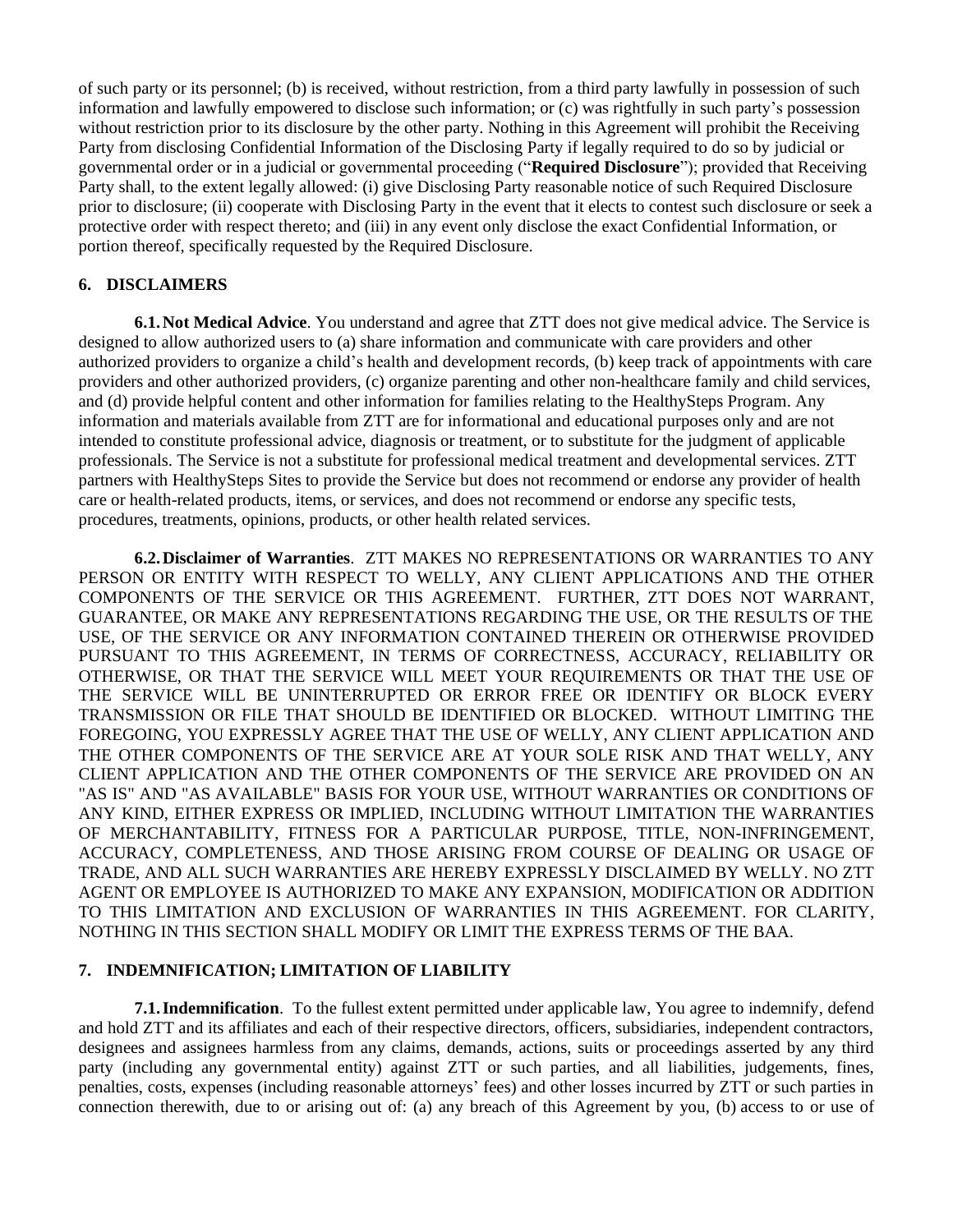Welly, any Client Application or any other component of the Service by you or through your Account other than as expressly authorized under this Agreement, or (c) your gross negligence, willful misconduct or fraud.

**7.2. Disclaimer of Claims and Damages**. IN NO EVENT WILL ZTT BE LIABLE TO YOU OR TO ANY THIRD PARTY FOR ANY CLAIMS ASSERTING OR BASED ON THE USE, INABILITY TO USE, LOSS, INTERRUPTION OR DELAY OF WELLY, ANY CLIENT APPLICATIONS OR ANY OTHER COMPONENT OF THE SERVICE. FURTHER, IN NO EVENT WILL ZTT BE LIABLE TO YOU OR TO ANY THIRD PARTY FOR CLAIMS OR LOSSES ASSERTED OR BASED ON OR ARISING FROM LOSS OF USE OF FACILITY OR EQUIPMENT, LOST BUSINESS, REVENUES OR PROFITS, LOSS OF GOODWILL, FAILURE TO ACHIEVE COST SAVINGS, FAILURE OR INCREASED COST OF OPERATIONS, LOSS, DAMAGE OR CORRUPTION OF DATA, LOSS RESULTING FROM SYSTEM OR SERVICE FAILURE, MALFUNCTION, DOWNTIME, SHUTDOWN, SERVICE INCOMPATIBILITY OR PROVISION OF INCORRECT COMPATIBILITY INFORMATION, FAILURE TO ACCURATELY TRANSFER, READ OR TRANSMIT INFORMATION, FAILURE TO UPDATE OR PROVIDE CORRECT INFORMATION OR BREACHES IN SYSTEM SECURITY.

**7.3. Limitations of Liability**. IN NO EVENT WILL ZTT BE LIABLE TO YOU OR ANY THIRD PARTY FOR ANY CONSEQUENTIAL, INDIRECT, INCIDENTAL, EXEMPLARY, SPECIAL, PUNITIVE OR ENHANCED DAMAGES, ARISING OUT OF OR IN CONNECTION WITH THIS AGREEMENT OR ITS SUBJECT MATTER. FURTHER, EXCEPT TO THE EXTENT EXPRESSLY MODIFIED PURSUANT TO THE TERMS OF THE BAA, IN NO EVENT WILL ZTT'S AGGREGATE LIABILITY ARISING OUT OF OR RELATED TO THIS AGREEMENT EXCEED THE GREATER OF (A) THE TOTAL AMOUNT OF FEES PAID BY YOU HEREUNDER DURING THE SIX (6) MONTHS PRECEDING THE CLAIM GIVING RISE TO SUCH LIABILITY, OR (B) FIVE HUNDRED DOLLARS (\$500). THE PARTIES ACKNOWLEDGE THAT THE LIMITATIONS AND DISCLAIMERS SET FORTH IN THIS AGREEMENT WERE AN ESSENTIAL ELEMENT IN SETTING CONSIDERATION UNDER THIS AGREEMENT. THE LIMITATIONS IN THIS ARTICLE [7](#page-4-1) WILL APPLY EVEN IF ZTT IS ADVISED OF THE POSSIBILITY OF SUCH DAMAGES OR SUCH DAMAGES ARE OTHERWISE FORESEEABLE, REGARDLESS OF THE LEGAL OR EQUITABLE THEORY (CONTRACT, TORT, STRICT LIABILITY OR OTHERWISE) UPON WHICH THE CLAIM IS BASED, AND NOTWITHSTANDING THE FAILURE OF ANY AGREED OR OTHER REMEDY OF ITS ESSENTIAL PURPOSE. Because some states or jurisdictions do not allow the exclusion or the limitation of liability for consequential or incidental damages, in such states or jurisdictions the liability of ZTT shall be limited to the fullest extent permitted by law.

### <span id="page-5-0"></span>**8. GENERAL**

**8.1.Subcontracting**. Subject to the terms of the BAA, as applicable, we reserve the right to use third parties (who are under a covenant of confidentiality with ZTT) to assist ZTT with the provision of the Service provided that we shall remain responsible for such third parties' performance under this Agreement to the same extent as if ZTT performed such activities itself.

**8.2.Assignment**. We may assign this Agreement, in whole or in part, at any time. You may not assign (including by operation of law), transfer, or sublicense any obligations or benefit under this Agreement without the prior written consent of ZTT. Except as otherwise provided herein, this Agreement will be binding on and inure to the benefit of the respective successors and permitted assigns of the parties. Any attempted assignment in violation of this Agreement will be void and without effect.

**8.3.Attorney's Fees**. If any action at law or in equity is necessary to enforce or interpret the terms of this Agreement, the prevailing party will be entitled to reasonable attorneys' fees, costs, and necessary disbursements, in addition to any other relief to which the Party may be entitled.

**8.4. Notices.** Except to the extent otherwise expressly contemplated under this Agreement, any notice required or permitted to be given by either party under this Agreement shall be in writing and shall be personally delivered or sent by a reputable overnight courier service (e.g., Federal Express), or by first class mail (certified or registered), to the other party addressed as set forth below (with respect to notice to ZTT) or to the address you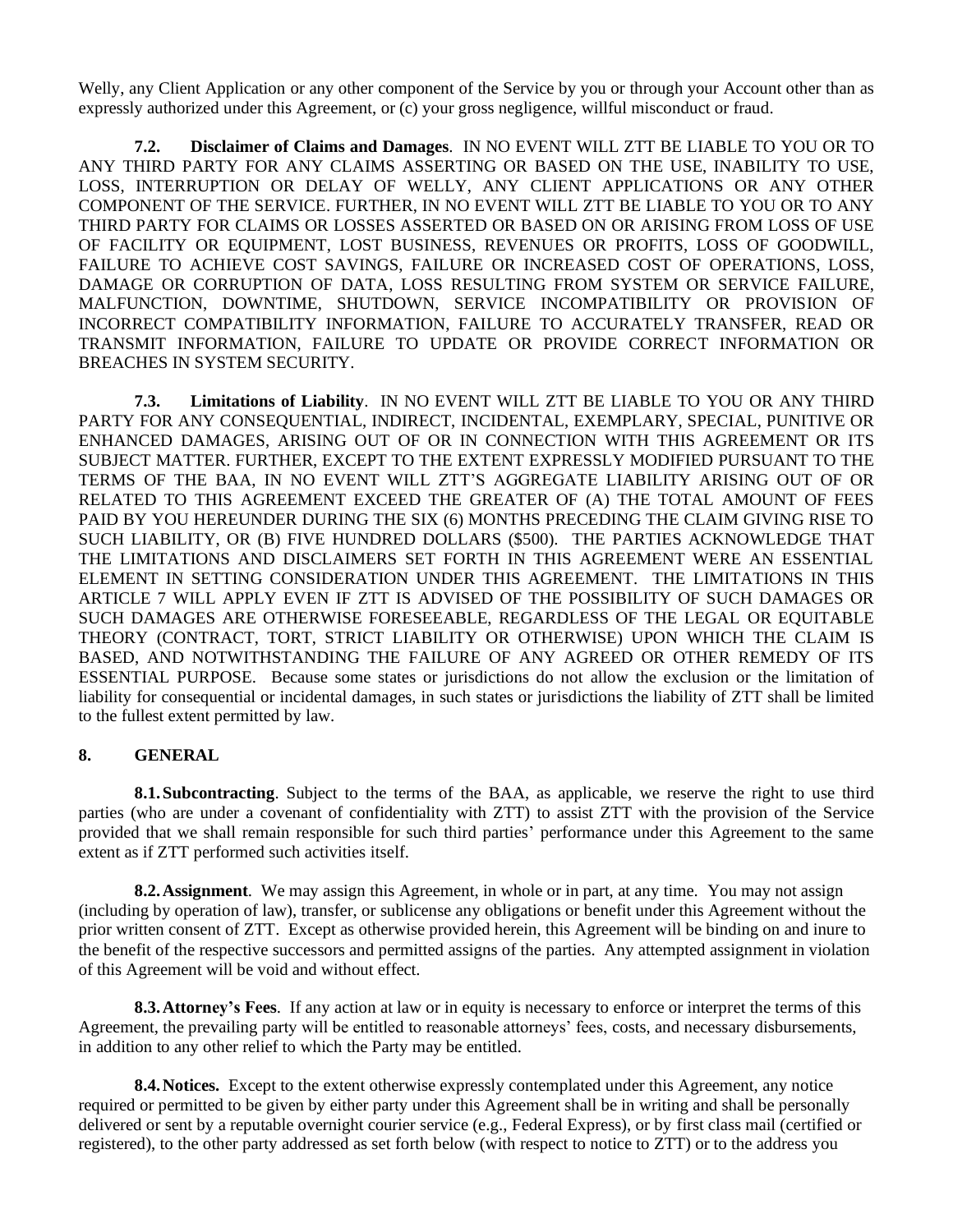provided when registering your Account (with respect to notice to you) or to such other address of which a party provides notice to the other party in accordance with this Section. In addition, ZTT may provide any such notices under this Agreement to you by email to the address you provided when registering your Account (or to such other address of which you provide notice to ZTT in accordance with this Section). Notices will be effective upon receipt. You hereby acknowledge and agree that all agreements, notices, disclosures, and other communications that we provide to you electronically as permitted under this Agreement satisfy any legal requirement that such communications be in writing.

# **Notice Contact for ZTT:**

ZERO TO THREE: National Center for Infants, Toddlers and Families Attn:: Chief Financial & Administrative Officer 1255 23rd Street, NW Washington, D.C. 20037

**8.5. No Waiver**. Our failure to enforce at any time any of the provisions of this Agreement shall in no way be construed to be a present or future waiver of such provisions, nor in any way affect the right of any party to enforce each and every such provision thereafter. The express waiver by us of any provision, condition or requirement of this Agreement shall not constitute a waiver of any future obligation to comply with such provision, condition or requirement.

**8.6.Invalidity**. If any part of this Agreement is determined to be invalid or unenforceable pursuant to applicable law including, but not limited to, the warranty disclaimers and liability limitations set forth above, then the invalid or unenforceable provision will be deemed superseded by a valid, enforceable provision that most closely matches the intent of the original provision and the remainder of this Agreement shall continue in effect.

**8.7.Governing Law**. This Agreement will be governed by and construed in accordance with the laws of the District of Columbia without regard to the conflicts of laws provisions thereof. The sole jurisdiction and venue for actions related to the subject matter of this Agreement will be United States District Court for the District of Columbia. Notwithstanding the foregoing, either party will at all times have the right to seek interim injunctive relief in any court of competent jurisdiction. The parties agree that, to the extent permitted by law, the United Nations Convention on Contracts for the International Sale of Goods, or similar consumer protection legislation worldwide, do not apply in any respect to this Agreement.

**8.8.** Arbitration. Any dispute relating to this Agreement that are not resolved by the dispute resolution process above may be resolved by binding arbitration to be held in the District of Columbia, in accordance with the rules then in effect of the American Arbitration Association. The parties will mutually agree on a single arbitrator. If the parties cannot mutually agree, the arbitrator will be appointed by the American Arbitration Association. The arbitrator may grant injunctions or other relief in such dispute or controversy. The decision of the arbitrator shall be final, conclusive and binding on the parties to the arbitration. Judgment may be entered on the arbitrator's decision in any court of competent jurisdiction. The party that does not prevail shall pay all of the costs and expenses of such arbitration, and each party shall separately pay its respective counsel fees and expenses.

**8.9.Injunctive Relief/Collection**. Each party acknowledges that any use or disclosure of confidential information or the use of a party's intellectual property rights in a manner inconsistent with this Agreement may cause irreparable damage for which remedies other than injunctive relief are inadequate. Therefore, in addition to other relief available to it, each party may seek injunctive relief without having to post bond.

**8.10. Headings**. Headings herein are for convenience of reference only and shall in no way affect interpretation of the Agreement.

**8.11. Independent Contractor**. The relationship of ZTT and you established by this Agreement is that of independent contractor, and nothing contained in this Agreement will be construed (a) to give either party the power to direct or control the day-to-day activities of the other; or (b) to constitute the parties as partners, franchisee-franchiser, joint venturers, co-owners or otherwise as participants in a joint or common undertaking, or otherwise give rise to fiduciary obligations between the parties.